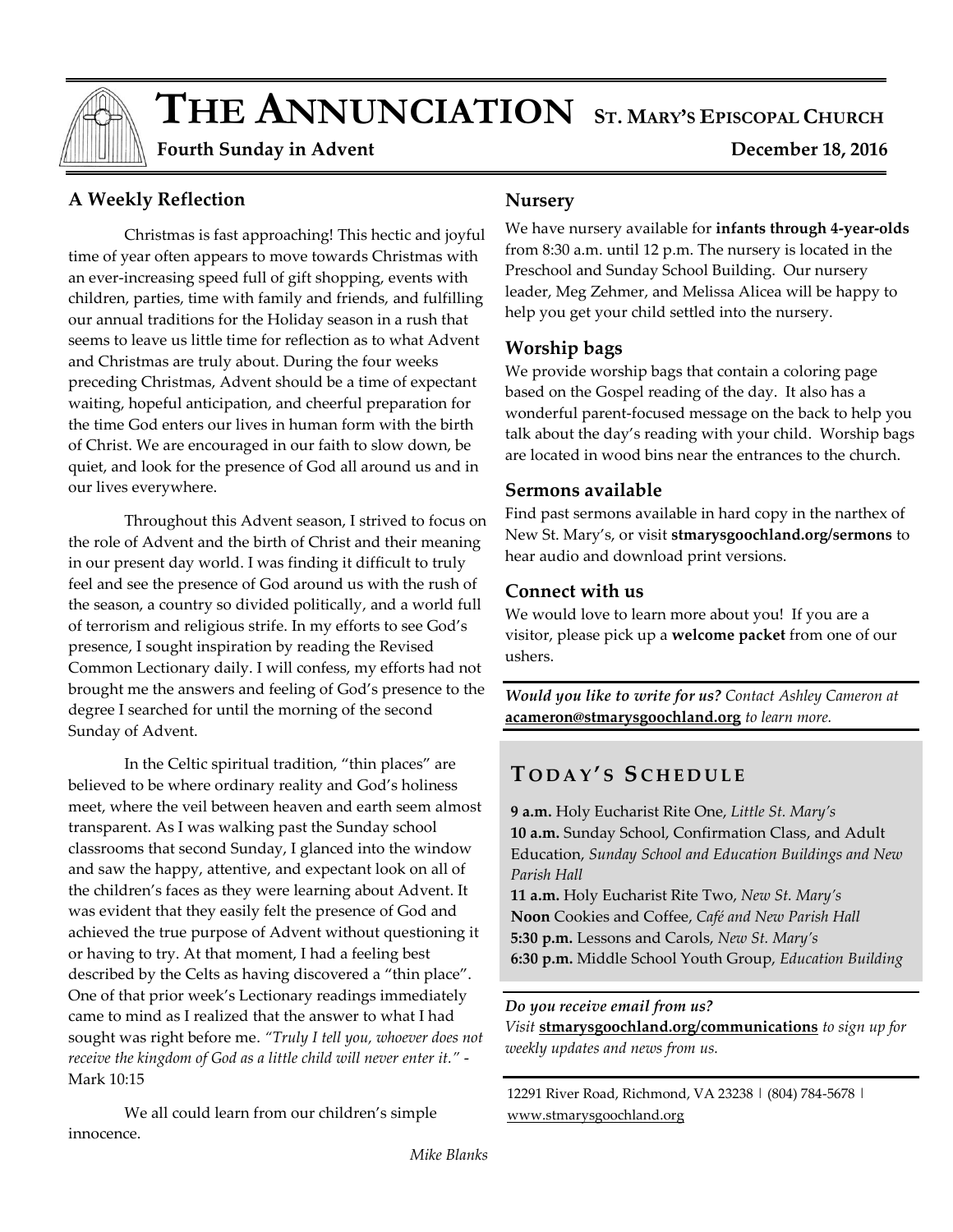**WELCOME!** Whether it is your first Sunday at St. Mary's, or your 401<sup>st</sup>, we're glad that you're with us. Please feel free to introduce yourself to a, greeter, usher, or a clergy member, and consider filling out an information form. We invite you to join us on future **Sundays** at 9 a.m. for Eucharist or at 11 a.m. for Eucharist or Morning Prayer, on Wednesdays for **Noonday Prayer** at 12 p.m. in beautiful and quaint Little St. Mary's, for a **class** or **Bible study**, or for many of our other **fellowship** and **outreach** offerings. **Little St. Mary's** is also **open** Monday through Friday between 8:30 a.m. and 4:30 p.m. and available to you for prayer and reflection. See the back page to get a sense of what we have going on around St. Mary's.

# **CONFIRMATION CLASS CHOOSES GIFTS FOR LIFE**

**Did you know that the loose plate offering on the first Sunday of the month goes towards Outreach?** On Sunday, December 4, the loose plate offering **totaled \$409**! The **funds were designated towards Gifts for Life**, a program of Episcopal Relief and Development, that allows individuals to buy animals and agriculture, green gifts, health and wellness items, and economic opportunities to **benefit individuals and communities throughout the world**. The 8th grade confirmation class met last Sunday, read through the Gifts for Life catalog, individually presented which gifts they thought would make the most impact on people's lives, and then voted. **After thoughtful deliberation**, they decided upon **a clean water system for a family,** which is a crucial element of health that can protect entire communities from illness. On top of that, they chose **three shares of vitamins and preventative medicine**, which ensure that children have a strong foundation for healthy growth. **Thank you to the community of St. Mary's for giving a gift with lasting impact.**

# **ADVENT AT ST. MARY'S**

**This is the last week of Advent** when we prepare for Christmas, the coming of the incarnate Christ into the world. St. Mary's has these events left during this **special season of waiting and watching**:

- **Today's Adult Forum** at 10 a.m. will focus on today's **Advent gospel**. Join Weezie Blanchard and Bob Hetherington for this opportunity to deepen your understanding of Advent and enrich your faith.
- **Lessons and Carols tonight** at **5:30 p.m.** in New St. Mary's. **Listen to and sing along** with St. Mary's Choir for a **festive introduction to the Christmas season** and its beautiful music.
- **Evening Prayer** this **Wednesday, December 21** at **5:45 p.m.** in Little St. Mary's.

# **WORSHIP**

Christmas Eve services on **Saturday, December 24** will include:

- **Children's Lessons and Carols (childcare provided)** at **4 p.m. in** *New St. Mary's*
- **Holy Eucharist Rite Two with St. Mary's Choir** at **7 p.m.** in *New St. Mary's*
- **Holy Eucharist Rite One with string quartet** at **11 p.m.** in *Little St. Mary's*

The Christmas Day service on **Sunday, December 25** will be:

**Holy Eucharist Rite One** at **10 a.m.** in *Little St. Mary's*

The New Year's Day service on **Sunday, January 1** will be:

**Holy Eucharist Rite Two** at **10 a.m.** in *New St. Mary's*

# **ALTAR GUILD**

**Altar Guild needs you, your clippers, and greens.** Please bring greens and/or help decorate for Christmas this **Tuesday, December 20 at 9:00 a.m.** in New St. Mary's. Contact Lori Smiley at (804) 784-5678 or at *lsmiley@stmarysgoochland.org* for further information.

**Remember your loved ones this Christmas through poinsettias.** Please let us know whom you wish to remember, and mail your donation of \$25 for each memorial to St. Mary's by **this Tuesday, December 20** with **checks made payable to "St. Mary's Altar Guild"**. All funds will be used to defray the cost of Christmas decorations at St. Mary's.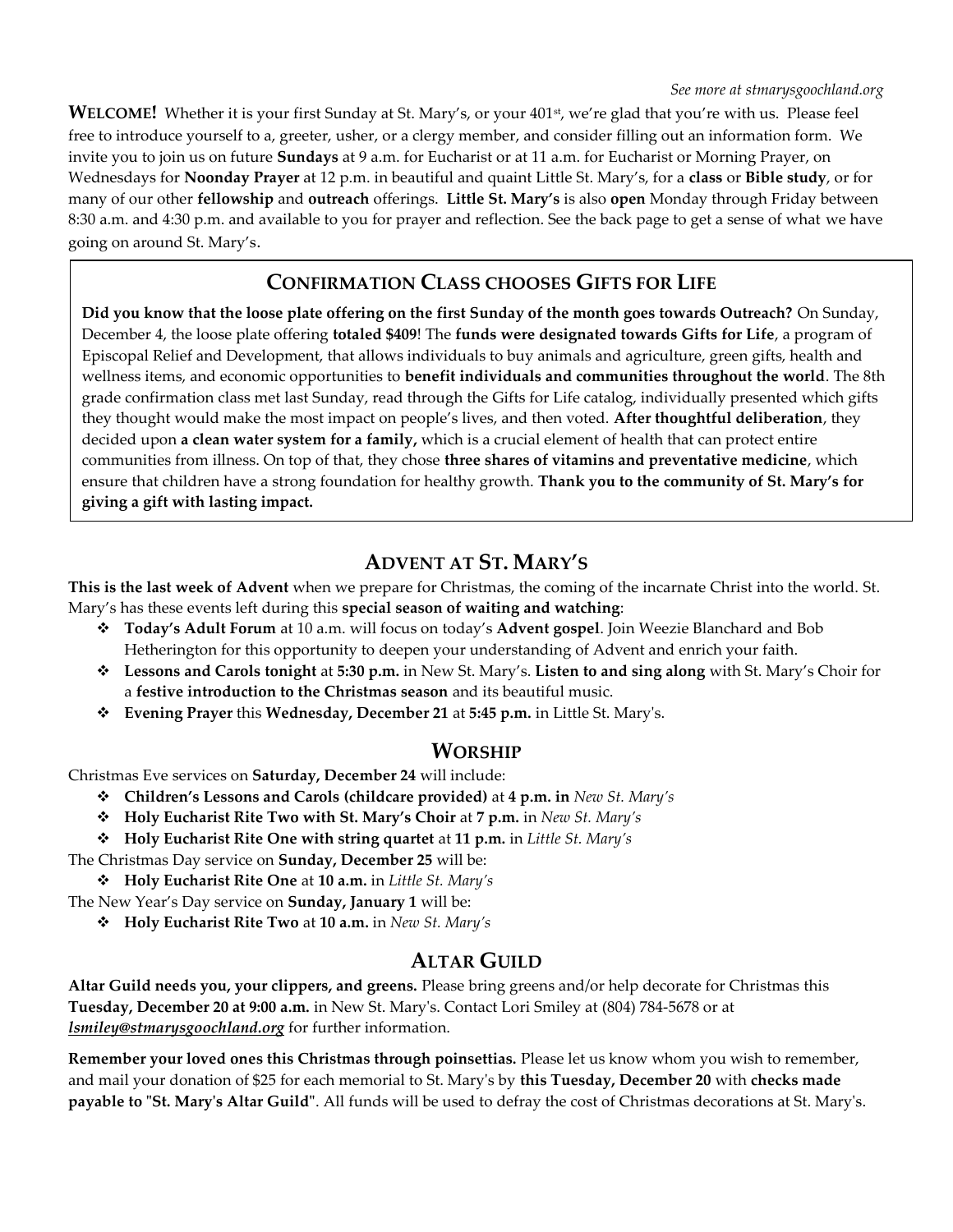#### **IMPORTANT ANNOUNCEMENT**

**Lori Smiley**, who has faithfully served St. Mary's Episcopal Church since 1998 as Parish Secretary and, most recently, as Assistant to the Clergy, has **announced that she'll be leaving St. Mary's at the end of 2016.** Lori has been the **lovely, friendly face and voice of St. Mary's for everyone** who has walked through the front door or called on the phone for 18½ years. As a former pastor's wife, Lori was initially wary of working for a church. As she says, though, "**When I came here, I fell in love with St. Mary's.** The leadership helps you to grow and to use all of your gifts." Rector Weezie Blanchard notes, "Lori is gracious and welcoming and has been an amazing pastoral presence for so many people during her time at St. Mary's. **She is beloved by the staff and has been especially helpful during this time of transition.** We will all miss her." **Godspeed, Lori.**

# **CHILDREN AND YOUTH**

**Middle School Youth Group Christmas Party today from 6:30 p.m. to 8:30 p.m.** Meet at the church at 6:30 p.m. to hop on a bus and see some of the best and tackiest lights Richmond has to offer. Then gather back at St. Mary's for food, soft drinks, and a **white elephant gift exchange** to end at 8:30 p.m. **Please bring a \$10 gift and \$15 to help cover food and transportation.** Contact Matt Rawls at *mrawls@stmarysgoochland.org* for further information.

**Children's Lessons and Carols** will take place at **4 p.m. on Saturday, December 24.** There will be a **rehearsal on Thursday, December 22 at 9:30 a.m**. Please contact Amelia McDaniel at *amcdaniel@stmarysgoochland.org* to volunteer to assist during the pageant.

**Today is that last Sunday** of Sunday School, Confirmation Class, and Youth Group until after the New Year. Enjoy the holiday break! **Classes and Youth Group resume Sunday, January 8, 2017.**

# **ADULT EDUCATION**

**Book study opportunity for women!** January is a time of fresh starts for many of us. Come join a group of women for six weeks on **Thursdays from 7-8:30 p.m. beginning January 12** for a group facilitated by parishioner Ashley Barlow as we read *Present Over Perfect* by Shauna Niequist. Based on her personal experiences, Niequist **openly discusses the hustle of "earning" our worthiness** by counting all the things we are doing, learning to say no and deal with disappointment, and how slowing down can actually mean showing up. For further information, contact Amelia McDaniel at *amcdaniel@stmarysgoochland.org*.

**Spiritual practice for men resumes in 2017.** Join Bob Hetherington in the Old Parish Hall starting **Tuesday, January 10 at 7:30 a.m.** This spiritual practice is an opportunity to deepen faith and is **open to men of all ages**.

#### **VESTRY NOMINATIONS**

Each year at our **Annual Meeting** on the last Sunday in January, **four new Vestry members are elected**. At St. Mary's, the **Vestry Nominating Committee** (outgoing Vestry members Scott Barton, Jane duFrane, Steve Guza, and Brantley Holmes and four at-large members) meets to consider and propose qualified nominees. This year's annual meeting will take place on **January 29, 2017**. **If you would like to nominate someone**, please contact Vestry Nominating Committee chair Jane duFrane at *jane.dufrane@highwoods.com.* 

# **YEAR END GIVING NOTICE**

The end of the year is rapidly approaching, and with that comes **an annual list of reminders**. First, thanks to all you who have paid or continue to faithfully pay your pledges. **Please help us stay on budget by paying your 2016 pledge** before the year ends. Check out the **Year End Giving Notice on the website (***http://www.stmarysgoochland.org/yearend-giving-notice/***)** regarding information **about stock gifts, gift designation, and other pledge information.** As always, your graciousness and generosity in giving is so appreciated, and many of you have gone above and beyond this year. It is a privilege for you to be a part of the St. Mary's family. For further information or any questions, please contact Gina Alexander at *galexander@stmarysgoochland.org* or call (804) 784-5678.